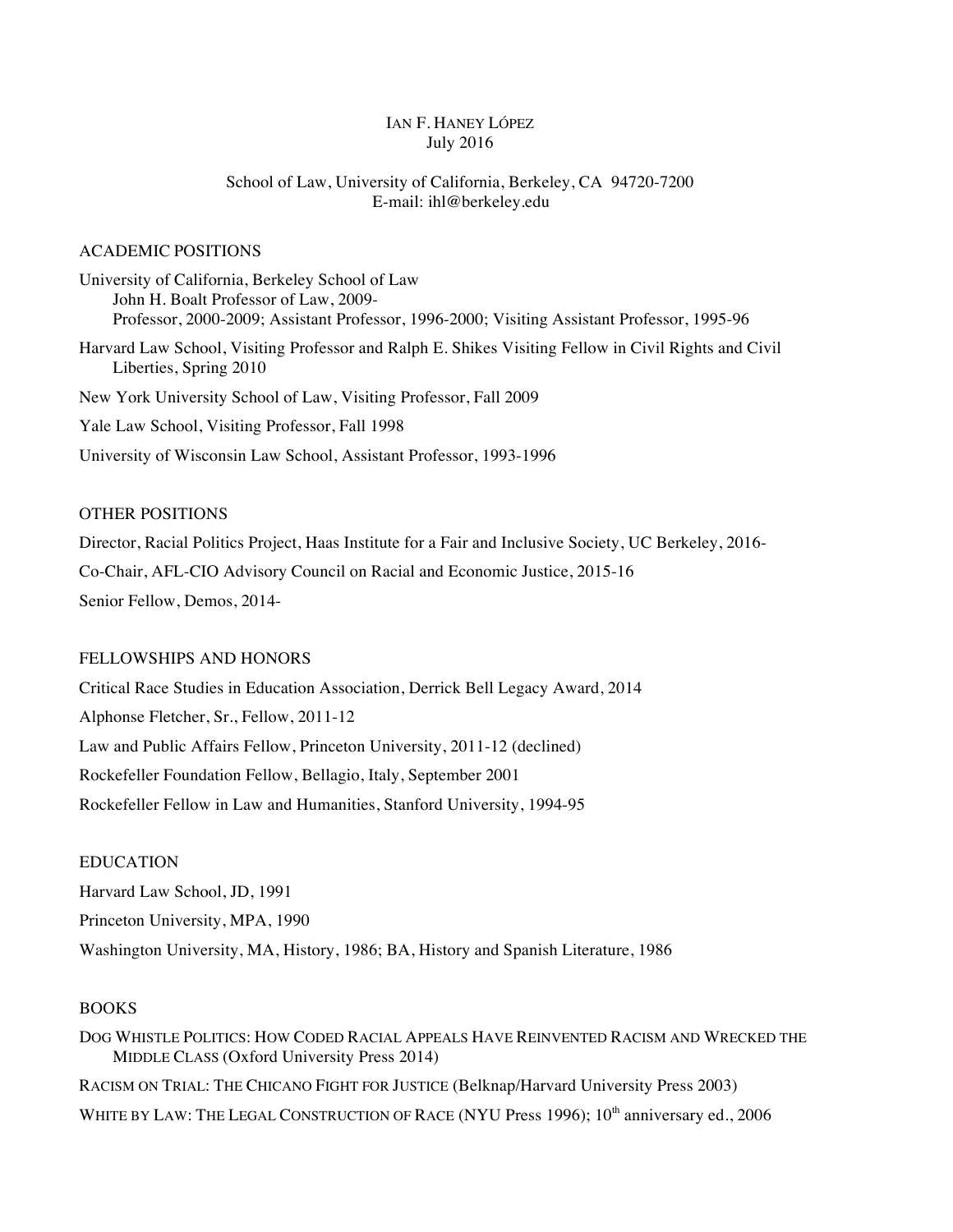### ANTHOLOGIES

AFTER THE WAR ON CRIME: RACE, DEMOCRACY, AND A NEW RECONSTRUCTION (co-editor, with Jonathan Simon and Mary Louise Frampton, NYU Press 2008)

RACE, LAW AND SOCIETY (editor, Ashgate/Dartmouth, 2006)

### MAJOR ARTICLES

*Intentional Blindness,* 87 N.Y.U. L. REV. 1179 (2012)

- *Post-Racial Racism: Racial Stratification and Mass Incarceration in the Age of Obama*, 98 CAL. L. REV. 1023 (2010)
- *Jim Crow, Mexican Americans, and the Anti-Subordination Constitution: The Story of Hernandez v. Texas,* RACE AND LAW STORIES (Rachel Moran & Devon Carbado, eds., 2008) (co-authored with Michael A. Olivas)
- *"A Nation of Minorities": Race, Ethnicity, and Reactionary Colorblindness*, 59 STAN. L. REV. 985 (2007)
- *Racial Projections: How the Census Counts Hispanics,* 134 DAEDALUS: THE JOURNAL OF THE AMERICAN ACADEMY OF ARTS & SCIENCES 42 (Winter 2005)
- *Protest, Race, and Repression: Legal Violence and the Chicano Movement,* 150 U. PA. L. REV. 205 (2001)
- *Institutional Racism: Judicial Conduct and a New Theory of Racial Discrimination*, 109 YALE L.J. 1717 (2000)
- *Race, Ethnicity, Erasure: The Salience of Race to LatCrit Theory*, 85 CAL. L. REV. 1143 (1997)
- *The Social Construction of Race: Some Observations on Illusion, Fabrication, and Choice*, 29 HARV. C.R.- C.L. L. REV. 1 (1994)

#### SHORTER ARTICLES AND ESSAYS

- *California Dog Whistling* (2016) (paper prepared for Haas Institute for a Fair and Inclusive Society)
- *Race and Economic Jeopardy for All: A Framing Paper for Defeating Dog Whistle Politics* (2016) (paper prepared for the AFL-CIO)
- *Is the "Post" in Post-Racial the "Blind" in Colorblind?* 32 CARDOZO L. REV. 807 (2011)
- *Freedom, Mass Incarceration, and Racism in the Age of Obama*, 62 ALABAMA L. REV. 1005 (2011)
- *Race and Colorblindness after* Hernandez *and* Brown, 25 CHICANO-LATINO L. REV. 61 (2005)

*White Latinos*, 6 HARV. LATINO L. REV. 1 (2003)

- *Traditional Affirmative Action*, 91 CAL. L. REV. 1139 (2003)
- *Retaining Race: LatCrit Theory and Mexican American Identity in Hernandez v. Texas*, 1 HARV. LATINO L. REV. 297 (1997)
- *Community Ties, Race, and Faculty Hiring: The Case for Professors Who Don't Think White,* 1 RECONSTRUCTION 46 (No. 3, 1991)

*The Waters of Justice*, 1 RECONSTRUCTION 8 (No. 2, 1990)

*An Act Relative to Civil Rights*, 25 HARV. C.R.-C.L. L. REV. 147 (1990)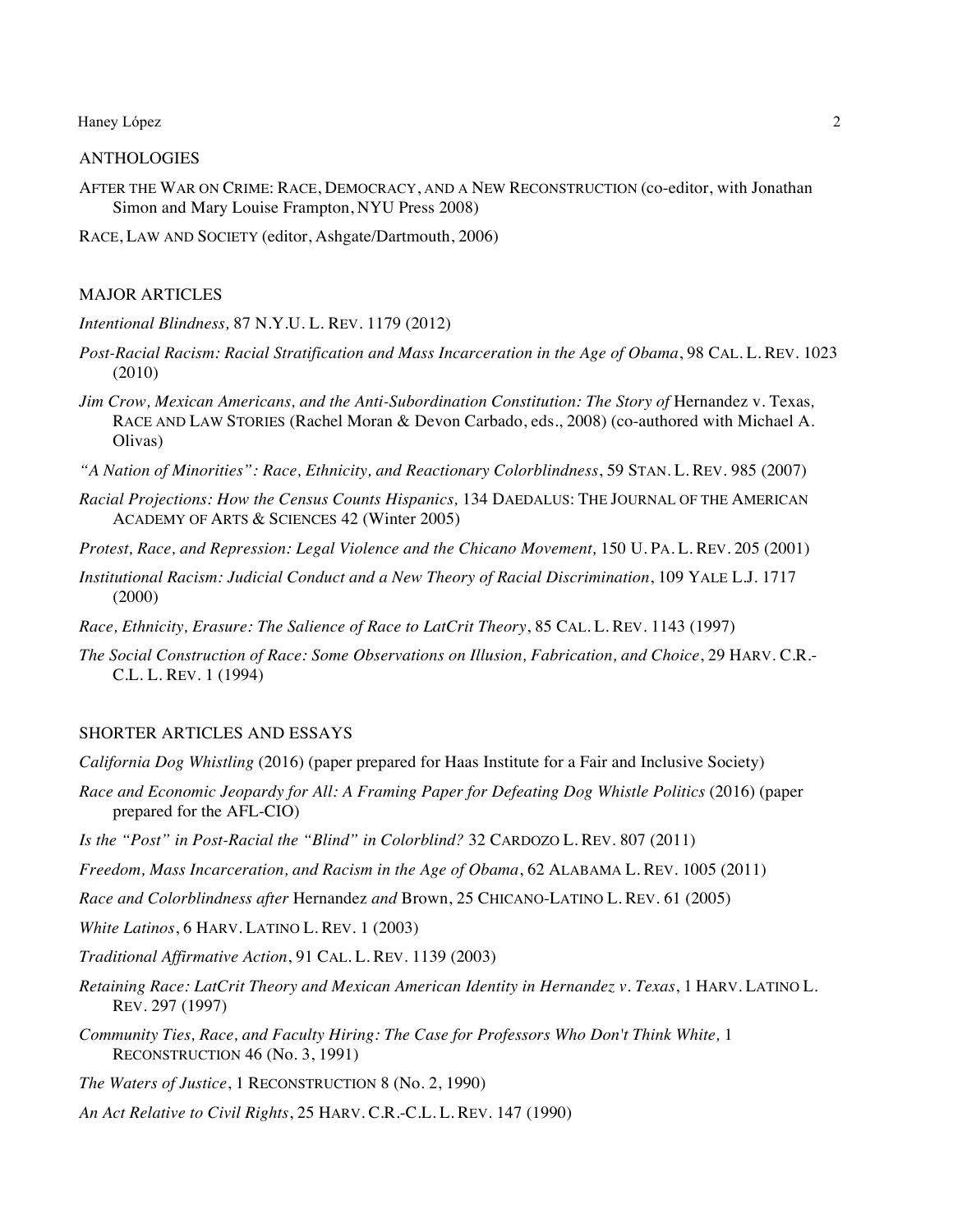### OP-EDS AND BLOG POSTS

*This is How Trump Convinces His Supporters They're Not Racists,* THE NATION, August 3, 2016

- *The Most Important Part of Day One That No One is Focusing On: Last Night, Elizabeth Warren Called out Donald Trump and the GOP for Dog-Whistle Politics*, MOYERS AND COMPANY, July 26, 2016
- How Populists Like Bernie Sanders Should Talk About Racism, THE NATION (with Heather McGhee), January 28, 2016 and cover article, print edition, February 29, 2016.
- *Rudy Giuliani Is Not Feeling the Love,* HUFFINGTON POST, February 23, 2015
- *Thurgood Marshall Condemned Chokeholds in 1983,* COLORLINES, December 12, 2014
- *Liberals Wrongly Repeat the Race Hustler Attack,* HUFFINGTON POST, November 4, 2014
- *Ebola Fearmongering: The Right's New Dog Whistle,* MOYERS AND COMPANY, October 17, 2014
- *How the Politics of Immigration is Driving Mass Deportation,* MOYERS AND COMPANY, October 7, 2014
- *Dog Whistling About ISIS — and Latinos Too,* MOYERS AND COMPANY, September 30, 2014
- *Is It Racist to Seek White Votes?* HUFFINGTON POST, September 13, 2014
- *The Biggest Bigot, and Other Colorblind Lies,* MOYERS AND COMPANY, September 4, 2014
- *The Humanity of Michael Brown,* MOYERS AND COMPANY, August 27, 2014
- *Race, Genetics, and Voting,* MOYERS AND COMPANY, July 18, 2014
- *The Problem with Color-Blind Justice,* MOYERS AND COMPANY, May 1, 2014
- *Cliven Bundy and the Soul of Modern Conservatism,* MOYERS AND COMPANY, April 30, 2014
- *Rand Paul Has a Race Problem,* MOYERS AND COMPANY, April 11, 2014
- *So, IS Paul Ryan a Racist?* MOYERS AND COMPANY, March 27, 2014
- *It's Worse than Paul Ryan: The Right has a New Ugly, Racial Dog Whistle*, SALON.COM, March 22, 2014
- *Is Paul Ryan Racist?* POLITICO, March 14, 2014
- *How Conservatives Hijacked "Colorblindness" and Set Civil Rights Back Decades*, SALON.COM, January 20, 2014
- *As We Celebrate MLK Day, Tomorrow's Anniversary of Citizen's United Reminds Us of Increasing Injustice*, ALTERNET, January 17, 2014
- *The Racism at the Heart of the Reagan Presidency*, SALON.COM, January 11, 2014
- *How the GOP became the "White Man's Party,"* SALON.COM, December 22, 2013
- *Mexican Mitt*, SALON.COM, September 29, 2012
- *In Fisher v. Texas, Look at the Politics*, NEW YORK TIMES, February 22, 2012
- *Blind Spot: How Reactionary Colorblindness has Infected Our Courts*, THE AMERICAN PROSPECT, March 29, 2011
- *What's the Matter with Anchor Babies, Anyway?* NEW AMERICA MEDIA, January 8, 2011
- *Sotomayor's Remark Does Not Make Her a Racist*, SAN FRANCISCO CHRONICLE, June 2, 2009
- *Following Souter*, THE NATION, May 25, 2009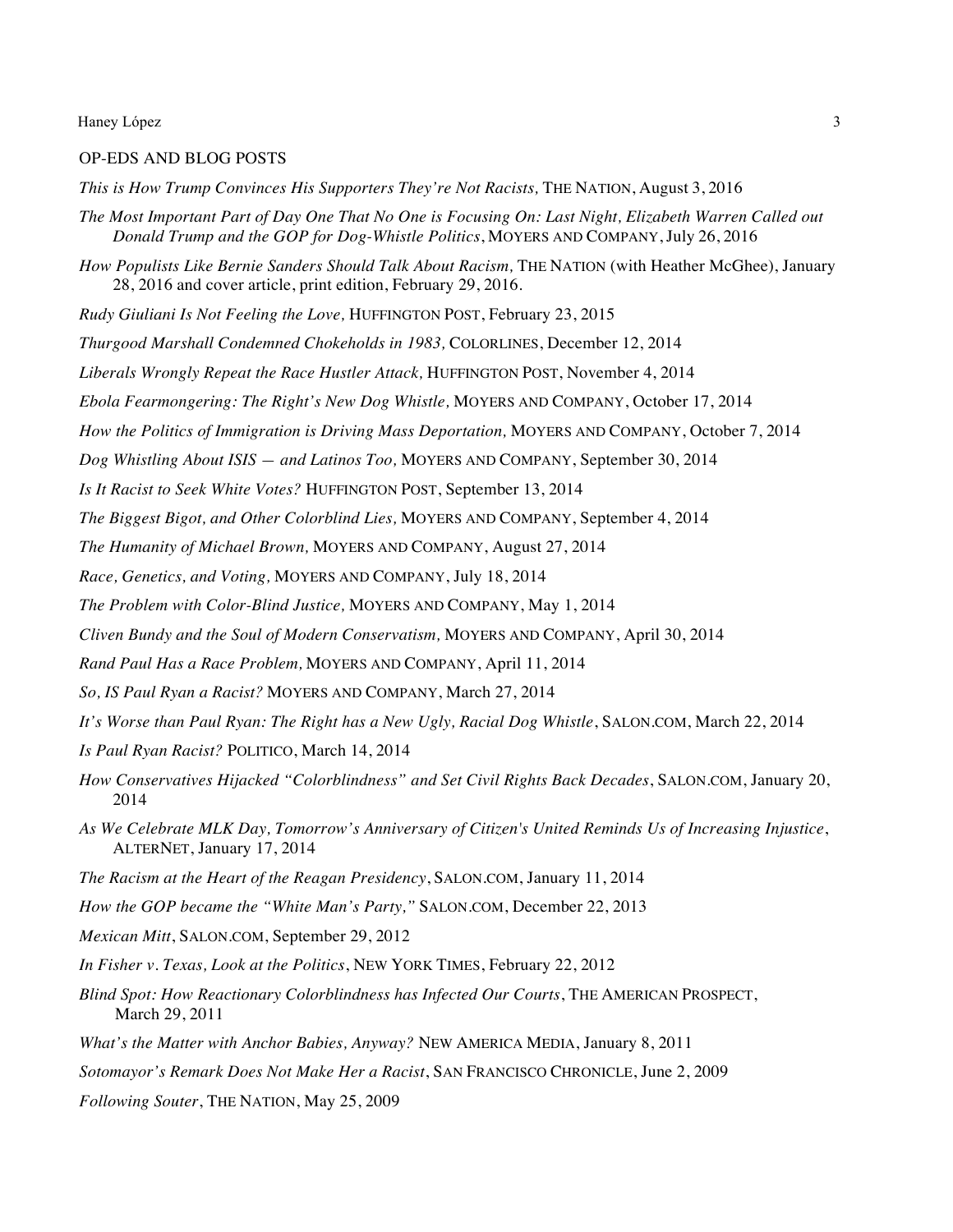*Birth of a 'Latino Race,'* LOS ANGELES TIMES, December 29, 2004

*Hernandez vs. Brown,* THE NEW YORK TIMES, May 21, 2004

*The Class I Most Like to Teach*, CHRONICLE OF HIGHER EDUCATION, November 28, 2003

## EXCERPTS AND MISCELLANEOUS PUBLICATIONS

- *Equal Protection as Self-Induced Blindness*, CONTROVERSIES IN EQUAL PROTECTION IN AMERICA: RACE, GENDER AND SEXUAL ORIENTATION (Anne Richardson Oakes ed., Rutledge 2015)
- *Structural Racism and Crime Control,* RACE, CRIME, AND PUNISHMENT IN THE UNITED STATES: BREAKING THE CONNECTION (Aspen Institute 2011)
- *Post-Racial Leadership: Racialized Mass Incarceration in the Age of Obama*, 4 MACALESTER CIVIC FORUM article 6 (2010)
- *State of Race: The Hispanic Question on the U.S. Census*, 10 INSIGHTS ON LAW & SOCIETY 8 (2010)
- *Debating Racially Charged Topics,* EVERYDAY ANTIRACISM: GETTING REAL ABOUT RACE IN SCHOOL (Mica Pollock ed., 2008)
- *Race and Erasure: Hernandez v. Texas and the Salience of Race to Latinos/as,* GEOGRAPHIES OF LATINIDAD: LATINA/O STUDIES IN THE TWENTY-FIRST CENTURY (Matt Garcia, Marie Leger, and Angharad Valdivia, 2008)
- *Hernandez v. Texas,* INTERNATIONAL ENCYCLOPEDIA OF THE SOCIAL SCIENCES, 2ND EDITION (2007)
- *How Colorblindness Perpetuates White Dominance,* CHRONICLE OF HIGHER EDUCATION, REVIEW 1 (Nov. 3, 2006)
- *Race and Colorblindness after* Hernandez *and* Brown, "COLORED MEN AND HOMBRES AQUI": HERNANDEZ V. TEXAS AND THE RISE OF MEXICAN AMERICAN LAWYERING (Michael A. Olivas, ed., 2006)
- *Bianco per Legge*, LEGGE, RAZZA E DIRITI: LA CRITICAL RACE THEORY NEGLI STATI UNITI (Kendall Thomas & Gianfrancesco Zanetti, eds., 2005)
- *Hernandez v. Texas,* ENCYCLOPEDIA OF LATINOS AND LATINAS IN THE UNITED STATES (Deena J. Gonzales & Suzanne Oboler, 2005)
- *Ozawa and Thind*, WOMEN, CULTURE, AND SOCIETY: A READER (Barbara Balliet ed., 4th ed. 2004)
- Book Review of Eduardo Obregón Pagán*, Murder at Sleeping Lagoon: Zoot Suits, Race, and Riot in Wartime L.A.,* J. AMER. HIST. (2004)
- *The Social Construction of Race*, AN INTRODUCTION TO WOMEN'S STUDIES: GENDER IN A TRANSNATIONAL WORLD (Inderpal Grewal & Karen Caplan eds., 2002)
- *Dismantling Whiteness*, A READER ON RACE, CIVIL RIGHTS AND AMERICAN LAW: A MULTICULTURAL APPROACH (Timothy Davis, Kevin R. Johnson & George A. Martínez eds., 2001)
- *The Social Construction of Race,* A READER ON RACE, CIVIL RIGHTS AND AMERICAN LAW: A MULTICULTURAL APPROACH (Timothy Davis, Kevin R. Johnson & George A. Martínez eds., 2001)
- *The Civil Rights Act of 1991*, ENCYCLOPEDIA OF THE AMERICAN CONSTITUTION, SUPPLEMENT II (Leonard Levy, Kenneth Karst, & Adam Winkler eds., 2001)
- *Racial Discrimination (update)*, ENCYCLOPEDIA OF THE AMERICAN CONSTITUTION, SUPPLEMENT II (Leonard Levy, Kenneth Karst, & Adam Winkler eds., 2001) (previous authors are Owen Fiss and Stephen Carter)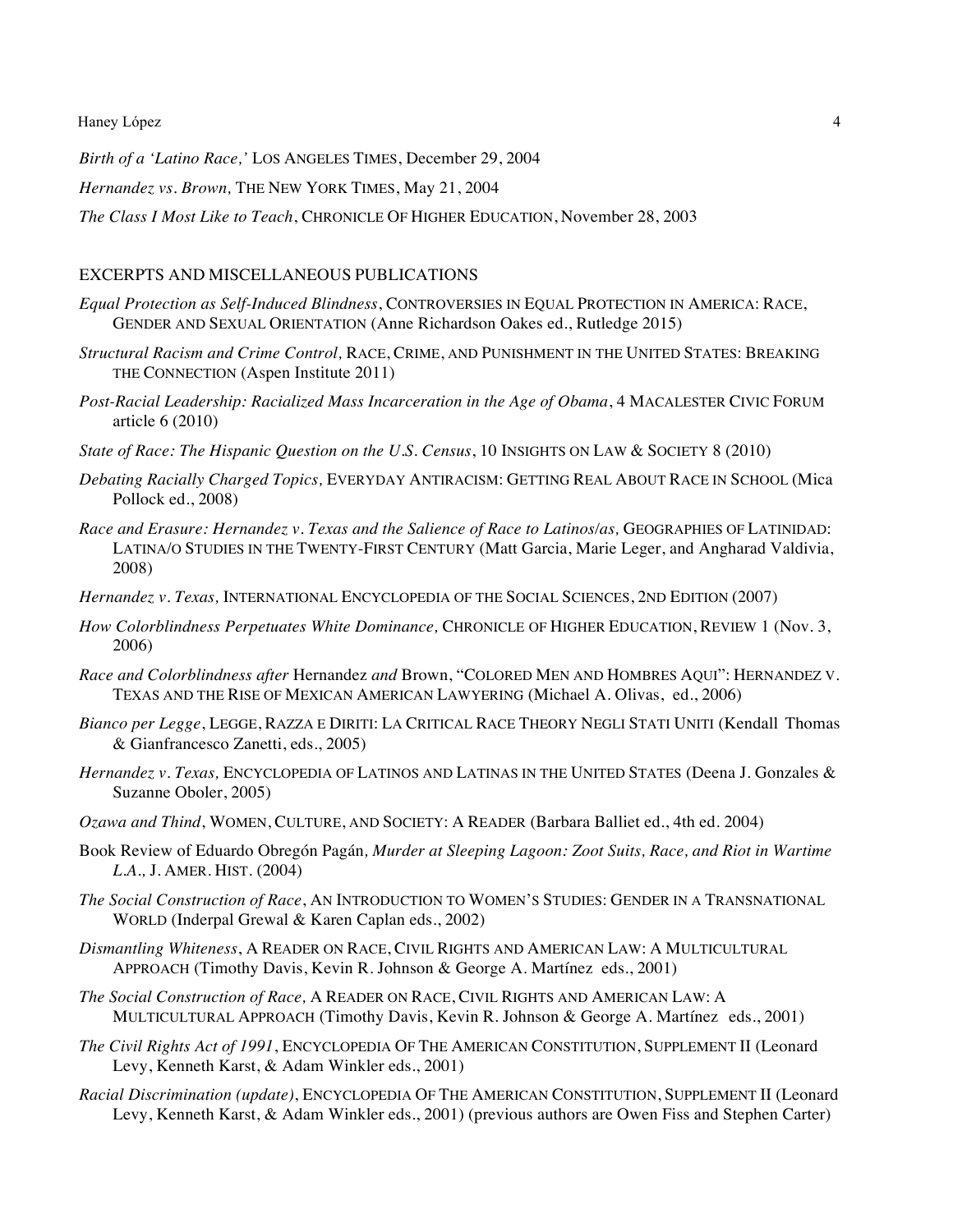- *Race and Erasure: The Salience of Race to Latinos/as,* CRITICAL RACE THEORY: THE CUTTING EDGE (Richard Delgado & Jean Stefancic eds., 2nd ed. 1999)
- *The Social Construction of Race*, CRITICAL RACE THEORY: THE CUTTING EDGE (Richard Delgado & Jean Stefancic eds., 2nd ed. 1999)
- *White by Law,* CRITICAL RACE THEORY: THE CUTTING EDGE (Richard Delgado & Jean Stefancic eds., 2nd ed. 1999)
- *Chance, Context, and Choice in the Social Construction of Race*, THE LATINO/A CONDITION: A CRITICAL READER (Richard Delgado & Jean Stefancic eds., 1998)
- *Choosing the Future*, THE LATINO/A CONDITION: A CRITICAL READER (Richard Delgado & Jean Stefancic eds., 1998)
- *Race and Erasure: The Salience of Race to Latinos/as,* THE LATINO/A CONDITION: A CRITICAL READER (Richard Delgado & Jean Stefancic eds., 1998)
- *The Mean Streets of Social Race*, THE SOCIAL CONSTRUCTION OF RACE IN THE UNITED STATES (Joan Ferrante ed., 1997)
- *The Prerequisite Cases*, CRITICAL RACE THEORY: RACIAL CLASSIFICATION AND HISTORY (E. Nathaniel Gates ed., 1997)
- *Racial Restrictions in the Law of Citizenship*, CRITICAL RACE THEORY: RACIAL CLASSIFICATION AND HISTORY (E. Nathaniel Gates ed., 1997)
- *The Social Construction of Race*, CRITICAL RACE THEORY: THE CUTTING EDGE (Richard Delgado ed. 1995)
- *White By Law,* CRITICAL RACE THEORY: THE CUTTING EDGE (Richard Delgado ed. 1995)
- *Community Ties and Law School Faculty Hiring: The Case for Professors Who Don't Think White*, BEYOND A DREAM DEFERRED: MULTICULTURAL EDUCATION AND THE POLITICS OF EXCELLENCE (Becky Thompson and Sangeeta Tyagi eds., 1993)

## NAMED LECTURES

Tulane University, *George Abel Dreyfous Lecture on Civil Liberties and Human Rights*, March 2016

Macalester College, *Theodore Mitau Lecture*, March 2016

Miami University, Ohio, *O'Hara Lecture in Law and Policy*, September 2015

Brown University, *Third Rail Lecture*, April 2015

UC Berkeley School of Law, *Robert D. and Leslie-Kay Raven Lecture on Access to Justice*, March 2015

University of Vermont Honors College, *Zelterzman Lecture*, March 2015

Santa Clara Law School, *Social Justice Diversity Lecture*, October 2014

New York University School of Law, *Sixteenth Annual Derrick Bell Lecture on Race in American Society*, November 2011

University of Alabama School of Law, *Meador Lecture on Freedom*, April 2011

Tufts University, *Lincoln Filene Lecture*, February 2008

Golden Gate Law School, *Jesse Carter Lecture on California Legal History*, January 2006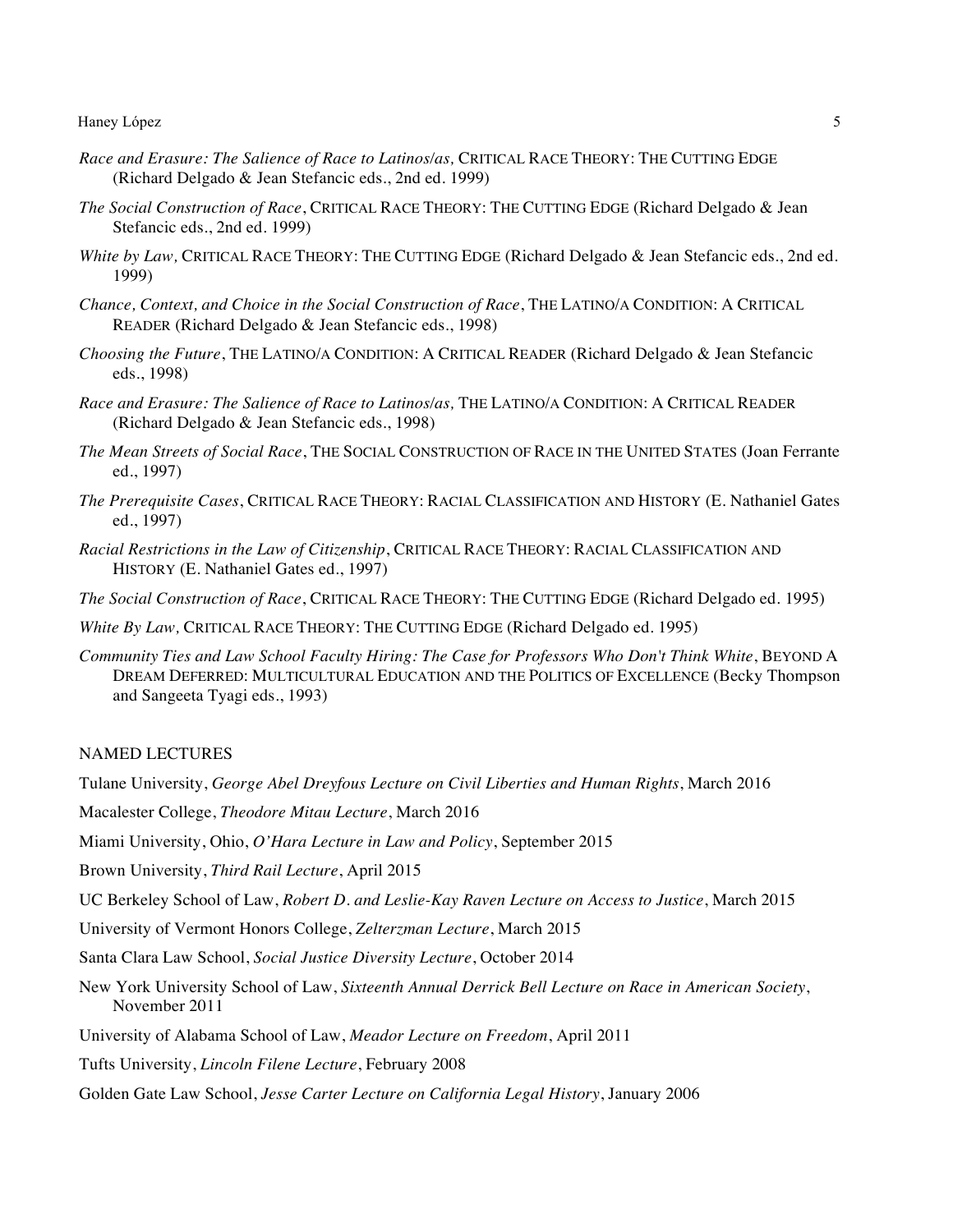University of Illinois, Champagne-Urbana, *MillerCom Lecture*, November 1999

University of Michigan, Ann Arbor, *King, Chávez, Parks Visiting Professorship*, April 1998

Yale Law School, *James Thomas Lecture*, April 1997

## LECTURES AND PRESENTATIONS ON DOG WHISTLE POLITICS

- Keynote, American Council on Education Fellows Program, University of Michigan, Ann Arbor, June 22, 2016
- Plenary panelist, American Constitution Society Annual Meeting, Washington, DC, June 6, 2016

Keynote, Connecticut AFL-CIO State Political Convention, Hartford, June 5, 2016

Keynote, Northern California Grantmakers 2016 Annual Conference, Palo Alto, May 25, 2016

- Plenary panelist, Haas Institute for a Fair and Inclusive Society, Blueprint for Belonging conference, Oakland, April 25, 2016
- Plenary panelist, Democracy Alliance Spring 2016 Conference, Santa Monica, California, April 12, 2016
- Plenary panelist, Blueprint for a Great Democracy conference, Common Cause, Washington, DC, March 8, 2016
- Daylong workshop for midlevel union leadership, International Association of Painters and Allied Trades, Fort Lauderdale, February 16, 2016
- Keynote, International Association of Painters and Allied Trades, Fort Lauderdale, February 15, 2016
- Public lecture, South Lake Tahoe Community College, Lake Tahoe, February 8, 2016
- Keynote, AFL-CIO Advisory Council on Racial and Economic Justice, St. Louis, February 1, 2016
- Paper presentation, AFL-CIO Washington, DC, January 14, 2016 (with AFL-CIO president Richard Trumka, Demos president Heather McGhee, Democratic pollster Stanley Greenberg and Univision correspondent Tsi-Tsi-Ki Felix)
- Keynote, AFL-CIO Commission on Racial and Economic Justice, Boston, December 12, 2015
- Public lecture, Law School and Department of Political Science, University of Hawaii, Honolulu, December 2, 2015
- Faculty workshop, UC Berkeley Law, November 19, 2015
- Co-chair, AFL-CIO Advisory Council on Racial and Economic Justice, Washington, DC, November 17, 2015
- Presentation to board, Demos, New York City, November 10, 2015
- Book discussion, Open Society Foundations U.S. Programs, New York, October 28, 2015 (staff wide)
- Book discussion, Ford Foundation, New York, October 27, 2015 (staff-wide, hosted by President Darren Walker)
- Keynote, AFL-CIO Commission on Racial and Economic Justice, Alameda, California, October 21, 2015
- Public lecture, Institute of European Studies, L'Université Libre de Bruxelles, Brussels, October 15, 2015
- Lecture to staff, Directorate-General of Justice, European Commission, Brussels, October 14, 2015

Keynote, YWCA Racial Justice Summit, Madison, October 1, 2015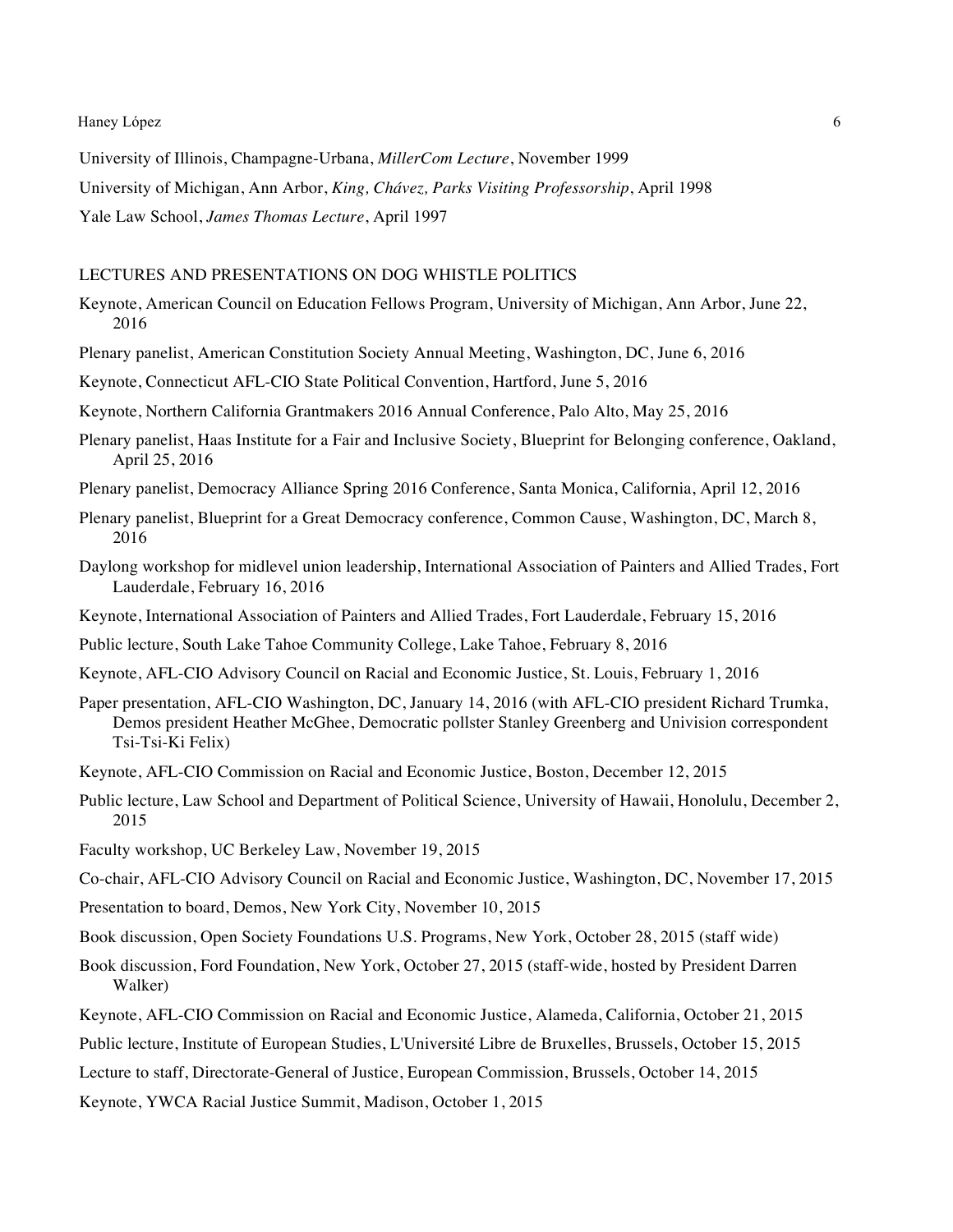- Public lecture, School of Law, University of Wisconsin, Madison, October 1, 2015
- Keynote, AFL-CIO Commission on Racial and Economic Justice, Cleveland, September 30, 2015
- Keynote, Oakland Community Organization Annual Gala, Oakland, September 27, 2015
- Co-chair, AFL-CIO Advisory Council on Racial and Economic Justice, Washington, DC, September 6, 2015
- Co-chair, AFL-CIO Advisory Council on Racial and Economic Justice, Washington, DC, July 27, 2015
- Keynote, American Council on Education Fellows Program, University of Michigan, Ann Arbor, June 23, 2015
- Keynote, Government Alliance on Race and Equity conference, Seattle, June 11, 2015
- Participant, Convening on Race and Economics, Rockefeller Foundation Center, Bellagio, Italy, May 11-15, 2015
- Keynote, History Colorado Center, "RACE: Are We So Different" exhibit, Denver, April 28, 2015
- Keynote, Government Alliance on Race and Equity retreat, Bolinas, California, April 26, 2015
- Panelist, Network for Transformative Change, Oakland, April 24, 2015
- Keynote, Princeton University Woodrow Wilson School, Student and Alumni of Color Annual Conference, March 28, 2015
- Keynote, Blackboard Jungle conference, University of Vermont, Burlington, March 27, 2015
- Keynote, International Union of Bricklayers and Allied Craftworkers, Executive Council, San Diego, March 9, 2015
- Keynote, AFL-CIO Executive Council, Atlanta, February 23, 2015
- Distinguished Speaker, Diversity Week, McGeorge Law School, Sacramento, February 3, 2015
- Keynote, Forum on Journalism, Race & Society, Aspen Institute, Wye, Maryland, December 8-9, 2014
- Presentation to board, Nathan Cummings Foundation, New York, November 17, 2014
- Closing Plenary, Facing Race, Dallas, November 15, 2014
- Closing Plenary, Democracy Alliance, Washington, DC, November 14, 2014
- Public lecture, Institute of Politics, University of Chicago, Chicago, November 10, 2014
- Constitution Day Speaker, Cal State Polytechnic University (CalPoly), San Luis Obispo, November 7, 2014
- Book discussion, National Press Club, Washington, DC, October 28, 2014
- Keynote, Open Society Institute-Baltimore's BigChange14, Baltimore, Maryland, October 27, 2014
- Panelist, Shaking the Foundations conference, Stanford Law School, Palo Alto, October 17, 2014
- Respondent, New Prosperity Law conference, Berkeley Law, Berkeley, October 16, 2014
- Diversity lecture, Oakwood High School, Los Angeles, October 14, 2014
- Public lecture, University of Utah School of Education, Salt Lake City, September 24, 2014
- Diversity lecture, Sonoma State University, Sonoma, September 23, 2014
- Keynote, International Association of Official Human Rights Agencies annual conference, San Diego, August 11, 2014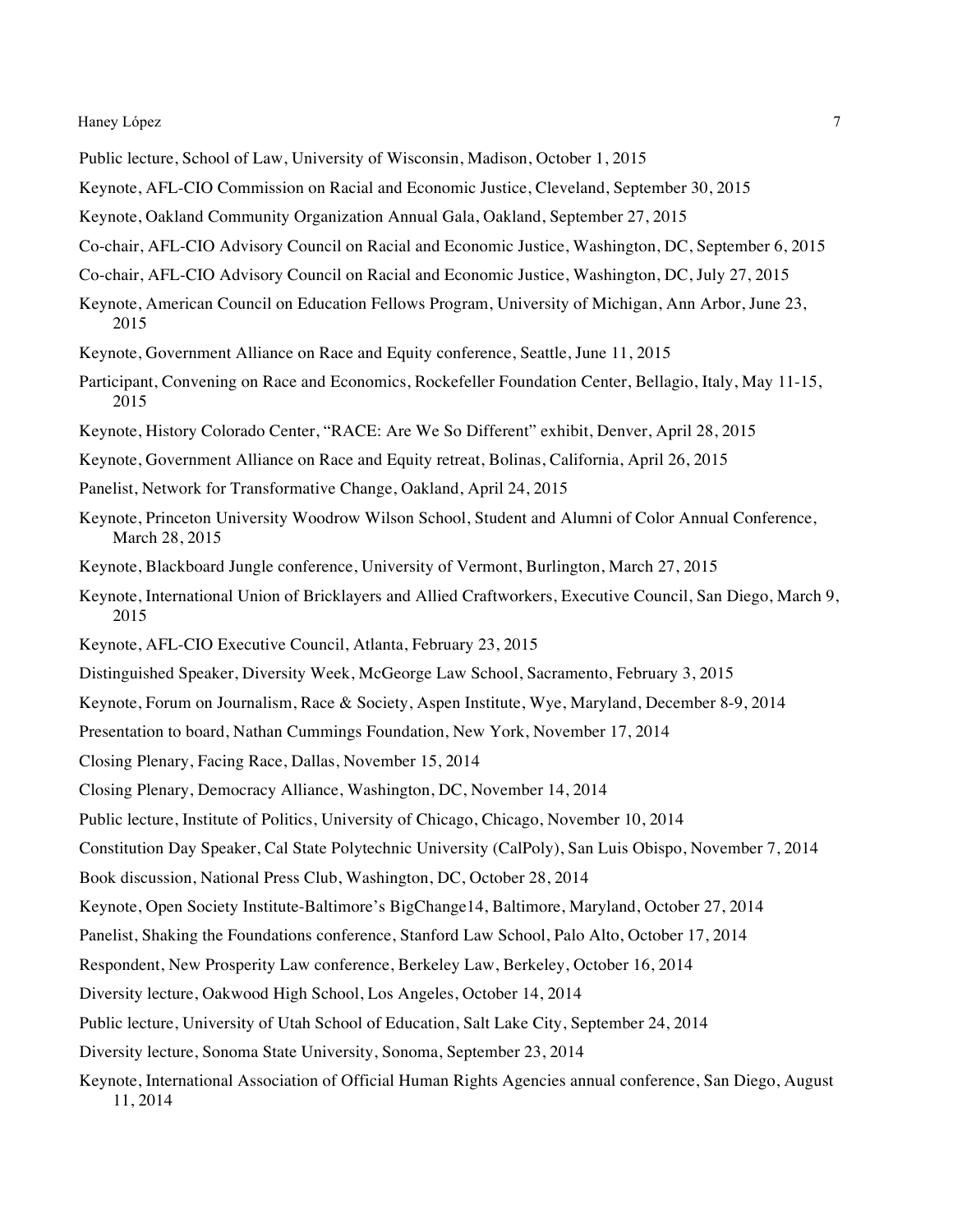- Keynote, American Council on Education Fellows Program, University of Michigan, Ann Arbor, July 15, 2014
- Keynote, International Association of Machinists and Aerospace Workers annual convention, New Orleans, June 3, 2014
- Keynote, Critical Race Studies in Education Association, Nashville, May 29, 2014
- Public lecture, Denver University, April 22, 2014
- Public lecture, Michigan State University, Lansing, April 14, 2014
- Public lecture, University of California, Irvine, April 7, 2014
- Panelist, Yale Law School, Critical Race Theory conference, April 5, 2014
- Keynote, Derrick Bell Symposium, University of Pittsburgh Law School, March 28, 2014
- Public lecture, UCLA Law School, March 3, 2014
- Book talk, Esowon Books, Compton, California, March 2, 2014
- Keynote, Race, Labor and Law conference, Institute for Research on Labor and Employment, UCLA, March 1, 2014
- Public lecture, UC Davis School of Law, February 25, 2014
- Book talk, Commonwealth Club of California, San Francisco, February 24, 2014
- Public lecture, Berkeley Arts & Letters, Berkeley, February 18, 2014
- Lecture, US Department of Treasury, Washington, DC, February 10, 2014
- Book talk, Politics & Prose, Washington, DC, February 9, 2014
- Public lecture, Town Hall Seattle, Seattle, January 20, 2014
- Book talk, Strand Books, New York, January 13, 2014
- Havens Center Visiting Scholar, University of Wisconsin, Madison, November 19-20, 2013
- University of Chicago, Social History workshop, Chicago, November 18, 2013
- Faculty workshop, University of Hawaii Law School, Honolulu, September 18, 2013
- Keynote, Whiteness Symposium, Mississippi State University, Starkville, March 22, 2013

### MEDIA RELATED TO DOG WHISTLE POLITICS

### Videos and TV

- *The evolution of racism as a political weapon and what that means for today's college education*, September 4, 2016 (video produced by Inequality Media in collaboration with MoveOn.org and Demos)
- *Do progressives have anything to learn from Donald J. Trump?* June 6, 2016 (video produced by Inequality Media in collaboration with MoveOn.org and Demos, with over 250,000 views)
- *We must talk about race to fix economic inequality*, March 12, 2016 (video produced by Inequality Media in collaboration with MoveOn.org and Demos, with over 1 million views)
- *Nerding Out with Dorian Warren*, MSNBC, October 28, 2015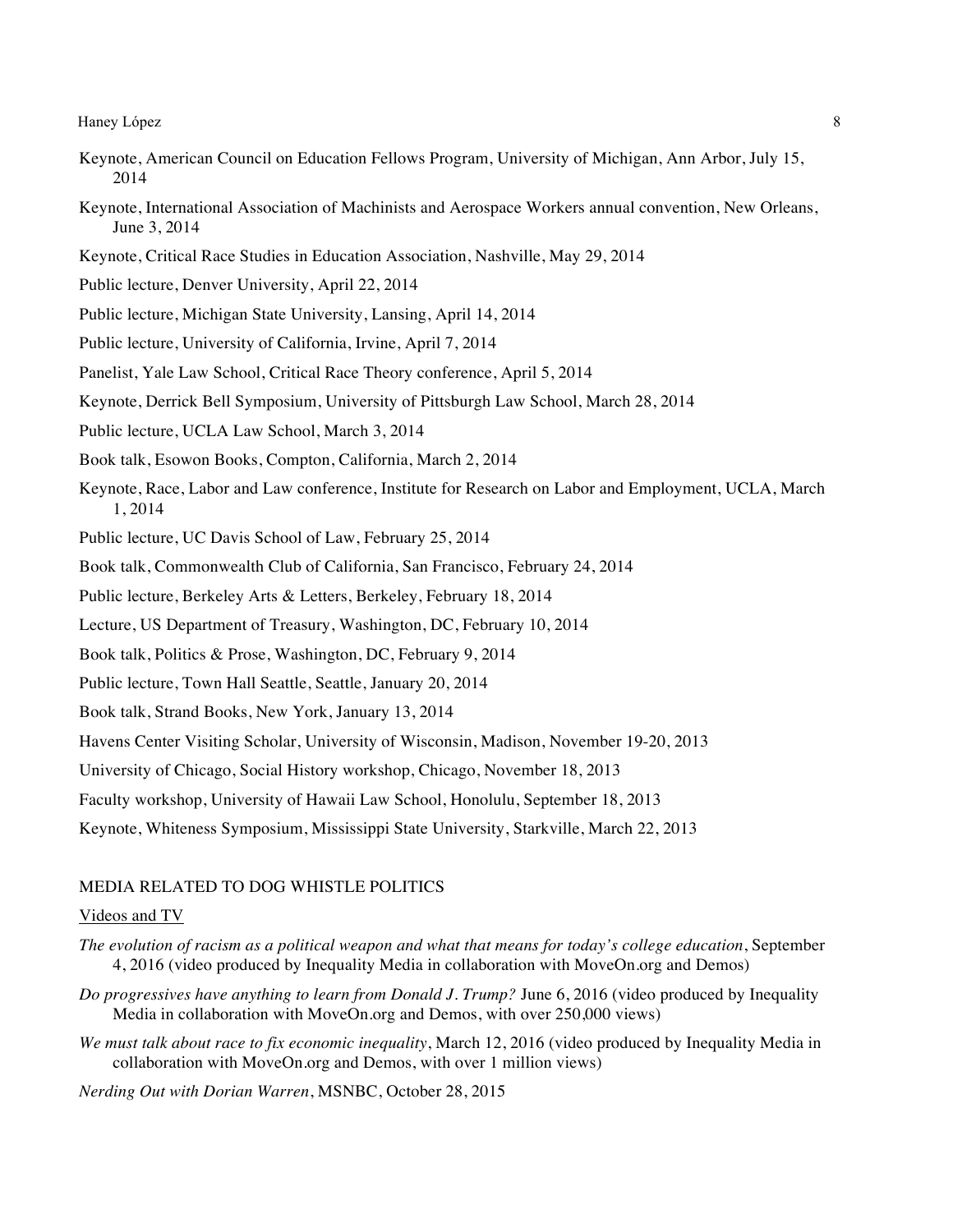*Understanding the Obama Years*, with Mark Leibovich and David Maraniss, C-SPAN BookTV, March 15, 2015 *Race and Politics*, with Rick Perlstein and Leonard Pitts, C-SPAN BookTV, March 14, 2015 *Race and Politics Author Call-in*, C-SPAN BookTV, March 14, 2015 *Tonight with Don Lemon*, CNN, March 10, 2015 *Melissa Harris-Perry Show*, MSNBC, November 1, 2014 *PoliticKING with Larry King*, October 2014 *Disrupt with Karen Finney*, MSNBC, March 15, 2014 *Moyers and Company: Dog Whistle Politics of Race (Part 2)*, PBS, March 7, 2014 *Moyers and Company: Dog Whistle Politics of Race (Part 1)*, PBS, February 28, 2014 *Democracy Now*, January 14, 2014 *Strand Bookstore: Dog Whistle Politics*, C-SPAN BookTV, January 13, 2014 *Disrupt with Karen Finney*, MSNBC, January 11, 2014

### Blog and Radio Appearances

W. Kamau Bell and Hari Kondabolu, Politically Reactive (inaugural show), June 28, 2016 Kerri Miller Show, Minnesota Public Radio, June 20, 2016 Background Briefing with Ian Masters, July 19, 2016 Background Briefing with Ian Masters, March 6, 2016 Kerri Miller Show, Minnesota Public Radio, March 1, 2016 Latino USA with Maria Hinojosa, January 16, 2016 Background Briefing with Ian Masters, August 10, 2015 Background Briefing with Ian Masters, June 28, 2015 What's the 411 with Sharon Kay, July 29, 2015 KUVO radio station, Denver, April 20, 2015 KGNU community radio station, Denver, April 21, 2015 This is Hell radio program, April 18, 2015 Dr. Emeka radio program, WURD, April 18, 2015 Huffington Post Live Hangout, April 10, 2015 Radioactivity, WMNF Tampa Bay, March 10, 2015 Background Briefing with Ian Masters, October 10, 2014 Firedoglake Book Salon, February 23, 2014 Background Briefing with Ian Masters, February 19, 2014 Fernando Espuelas Radio Show, Univision America, February 20, 2014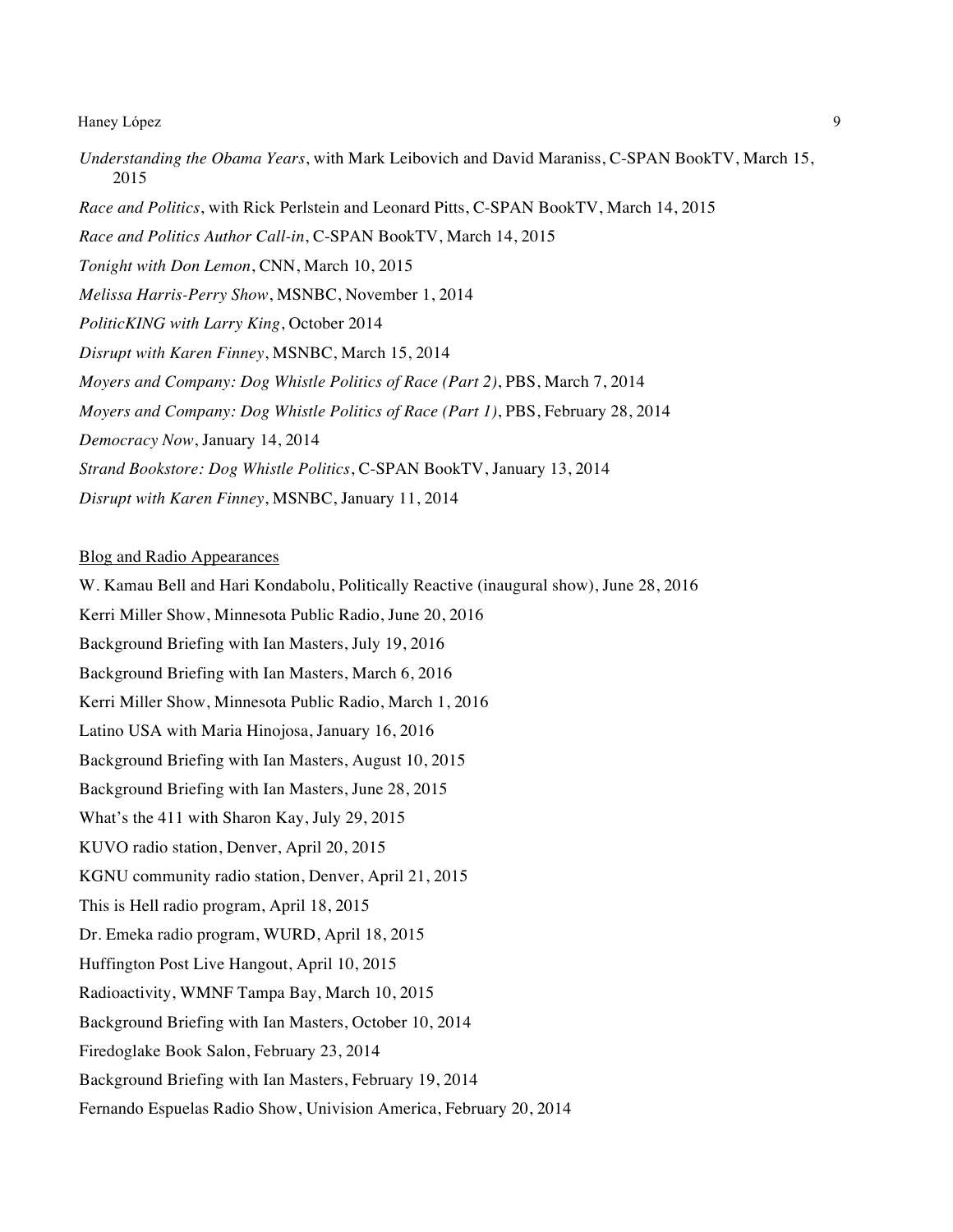Background Briefing with Ian Masters, January 28, 2014 KUOW, NPR-affiliated radio station, January 27, 2014 The Joy Cardin Show, Wisconsin Public Radio, January 22, 2014 American RadioWorks, Minnesota Public Radio, April 4, 2013 Jefferson Public Radio, NPR-affiliated radio station, February 5, 2013

### Extended Print Interviews

- Mark Pazniokas, *A Berkeley professor tries to explain Trump to labor in Hartford*, CONNECTICUT MIRROR, June 15, 2016
- German Lopez, *The sneaky language today's politicians use to get away with racism and sexism*,VOX.COM, February 1, 2016
- Tessa Stuart, *Is This the Most Racist Political Race in Years?* ROLLING STONE, November 23, 2015
- Janell Ross, *University of Missouri President Tim Wolfe's very telling resignation speech*, WASHINGTON POST, November 10, 2015
- *8 Sneaky Racial Code Words and Why Politicians Love Them*, THE ROOT.COM, March 15, 2014
- Susan Smith Richardson, *Talking in codes*, CHICAGO REPORTER, March 13, 2015

### International Press

- Oliver Grimm, *Donald Trump: Auf Stimmenfang mit der Hundepfeife*, DIE PRESSE (Austria), May 12, 2016
- Allen Garr, *Dog whistle politics at play in Canadian election*, VANCOUVER COURIER, October 13, 2015
- Mimi Williams, *The Conservatives' hypocritical dog-whistle politics exploit our ingrained racism*, VUE WEEKLY (Canada), September 30, 2015
- Joan Bryden, *'Dog-whistle' politics accusations fly between Canadian parties*, CANADIAN BROADCASTING CORPORATION, March 17, 2015,
- Siddharth Varadarajan, *Bangladeshi refugee talk part of Narendra Modi's dog-whistle politics*, THE TIMES OF INDIA, May 6, 2014
- Jehangir S Pocha, *While avoiding overt discrimination, parties stoke voters' prejudices subliminally*, THE TIMES OF INDIA, April 2, 2014
- Carl Melchers and Doris Liebscher *Color-blindness ist die Norm,* JUNGLE WORLD (Germany), August 2013

## Social media

| Website  | ianhaneylopez.com                        | repository for links to books, writings, events, and other media |
|----------|------------------------------------------|------------------------------------------------------------------|
| Facebook | https://www.facebook.com/HaneyLopez.Ian/ | 1077 "likes" as of July 2016                                     |
| Twitter  | @IanHaneyLopez                           | 1797 followers as of July 2016                                   |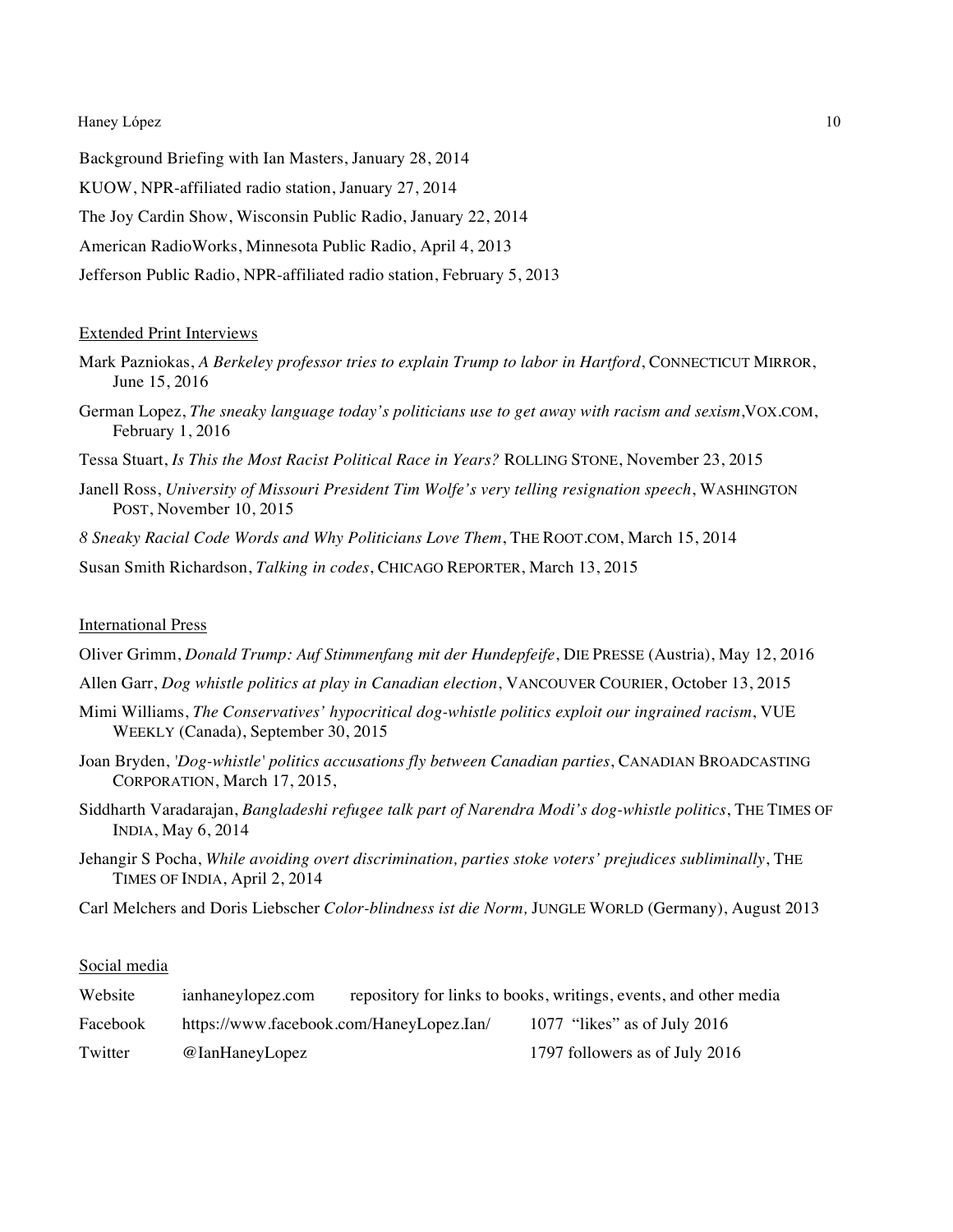### OTHER LECTURES, PRESENTATIONS, AND WORKSHOPS

- Berkeley Law School, La Raza Law Students Association annual dinner, keynote, *Anti-Latino Racism in the 2016 Elections*, April 2016
- Berkeley Law, panelist, *From Caitlyn Jenner to Rachel Dolezal: The Social Construction of Race and Gender*, October 2015
- Host and interviewer, Charles Blow, Commonwealth Club, San Francisco, September 2014
- Stanford Law School, discussant, Race and the Law Casebook roundtable, April 2013
- W.K. Kellogg Foundation, America Healing Conference, plenary panelist (with Barbara Arnwine, Donna Brazile & Peggy McIntosh), April 2012
- UCLA Law School, La Raza Alumni Dinner, keynote, *When "Illegal" Means Not Human*, February 2012
- National Council of Law Raza, workshop, *Latinos and Discrimination*, November 2011
- Columbia University & Fondation Maison des Sciences de l'Homme, participant, France-U.S. Workshop on Race Statistics, September 2011
- Texas Center for the Judiciary, Judicial Conference on Implicit Bias, lecture, *A Short History of Colorblindness*, June 2011
- U.C. Berkeley School of Law, faculty workshop, *Intentional Blindness: The Entwined Origins of Colorblindness and Discriminatory Intent*, April 2011
- U.C. Irvine, Conference on Law, Race and Socio-Economic Class, panelist, *Capitalism, Race and the Struggle for Equality*, March 2011
- Lawyers' Committee for Civil Rights Under Law, participant, Civil Rights Convening, February 2011
- U.C. Berkeley, Colloquium on Race, Ethnicity, Immigration and Politics, *Intentional Blindness: The Entwined Origins of Colorblindness and Discriminatory Intent*, February 2011
- UCLA School of Law, Advanced Critical Race Theory seminar, *Intentional Blindness: The Entwined Origins of Colorblindness and Discriminatory Intent*, February 2011
- UCLA Center for the Study of Race, Ethnicity, and Politics, workshop, *Intentional Blindness: The Entwined Origins of Colorblindness and Discriminatory Intent*, January 2011
- Stanford Law School, Shaking the Foundations Conference, panelist, *Lawyering in a 'Post-Racial' Era*, October 2010
- University of Chicago, Minority Graduate Student Annual Conference, keynote, *Post-Racial Racism: Policing Race in the Age of Obama*, May 2010
- Macalester College, Macalester Civic Forum, keynote, *Post-Racial Leadership: Racialized Mass Incarceration and President Obama*, April 2010
- Harvard Law School, faculty workshop, *Equal Protection Double Helix: Colorblindness and Discriminatory Intent*, March 2010
- Skadden, Arps, Slate, Meagher & Flom, Facets Lecture, *Latinos (and Others) as Honorary Whites: On the Etiquette and Reality of Post-Racialism*, New York, February 2010
- Yale Law School, Rebellious Lawyering Conference, panelist, *Identity Construction and the Law*, and panelist, *Redefining Discrimination after* Ricci v. DeStefano, February 2010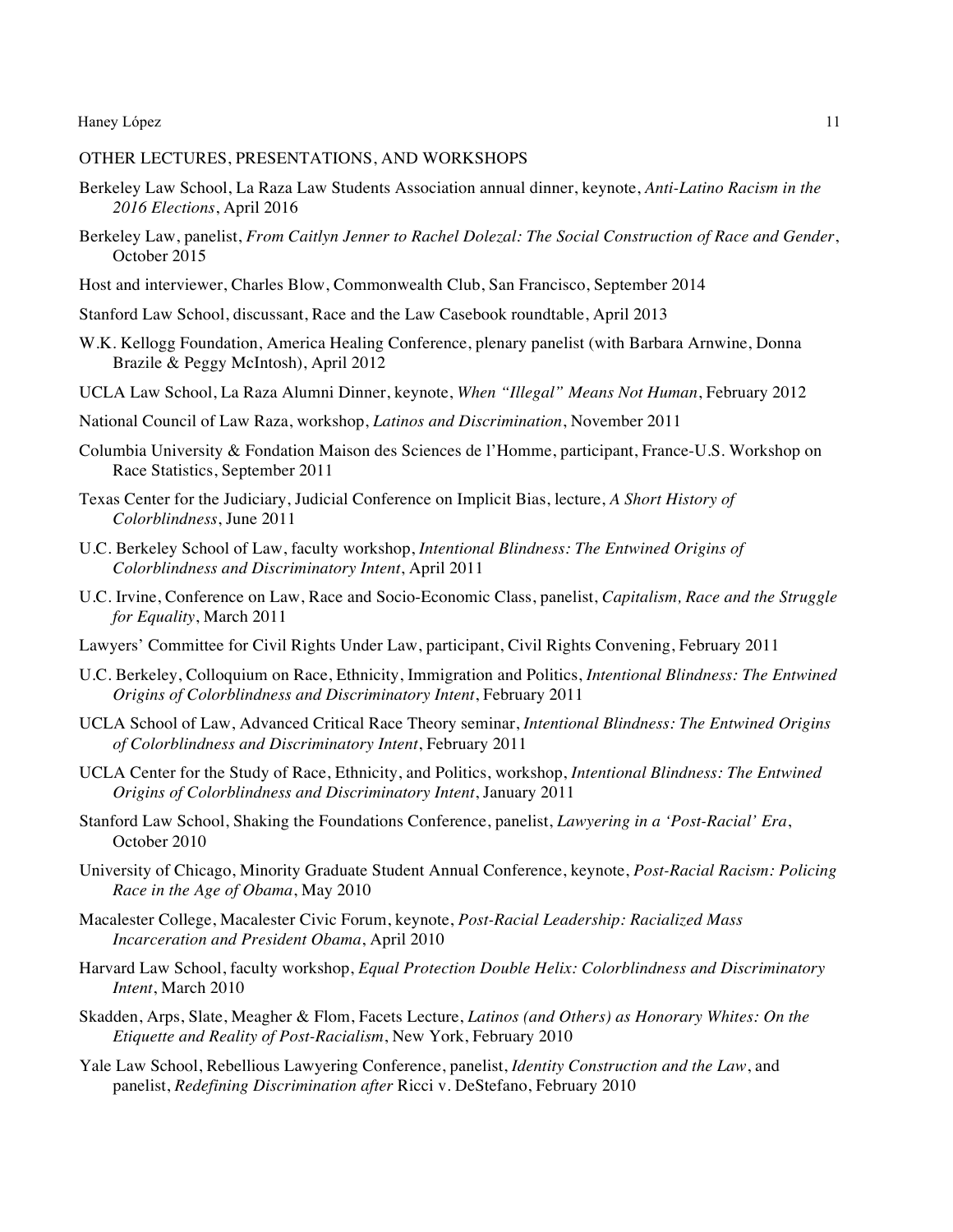- Harvard Law School, American Constitution Society, *Racialized Mass Incarceration and Racial Stratification*, February 2010
- Columbia University School of Law, dialog with Kimberlé Crenshaw, *"I Guess I'm a Racist": The New Rules of Post-Racialism*, January 2010
- New York University School of Law, faculty workshop, *Equal Protection Double Helix: Colorblindness and Discriminatory Intent*, November 2009
- American Bar Association National Conference for the Minority Lawyer, *Beyond Black and White:* Hernandez v. Texas, September 2009
- California Polytechnic University, San Luis Obispo, public lecture, *Do We Best Get Beyond Racism by Getting Beyond Race? An Argument Against Colorblindness*, November 2007
- Kirwan Institute, Ohio State University, public lecture, *"A Nation of Minorities": Race, Ethnicity, and Reactionary Colorblindness*, April 2007
- University of Washington, Department of Political Science, *"A Nation of Minorities": Race, Ethnicity, and Reactionary Colorblindness*, April 2007
- Levin College of Law, University of Florida, public lecture, *"A Nation of Minorities": Race, Ethnicity, and Reactionary Colorblindness*, April 2007
- Harvard Law School, Public Law Workshop, *"A Nation of Minorities": The Racial Underpinnings of Reactionary Colorblindness*, April 2006
- U.C. Berkeley, Boalt Hall School of Law, faculty workshop, *"A Nation of Minorities": The Racial Underpinnings of Reactionary Colorblindness*, April 2006
- UCLA School of Law, Critical Race Theory Workshop, *"A Nation of Minorities": The Racial Underpinnings of Reactionary Colorblindness*, April 2006
- Harvard Law School, Constitutional Law Conference, commentary on paper by Jeffrey Rosen, October 2005
- Equal Justice Society, *Institutional Racism and the Intent Standard*, San Francisco, September 2005
- University of California, Santa Cruz, Latino and Latin American Studies, public lecture, *Race and the Chicano Movement*, February 2005
- Illinois Humanities Council, Chicago, public lecture, Hernandez *and the Antisubordination Constitution*, December 2004
- University of Houston Law School, public lecture, *Race and Colorblindness after* Hernandez *and* Brown, November 2004
- U.C. Berkeley, Boalt Hall School of Law, conference co-convener with Mary Louise Frampton, Jonathan Simon, and David Skalansky, *After the War on Crime: Race, Democracy, and a New Reconstruction*, October 2004
- American Anthropological Association Conference on Race and Human Variation, plenary address, *Race and Colorblindness after* Hernandez *and* Brown, September 2004
- Association of American Law Schools, Workshop on Racial Justice, *Racial Projections: Latinos and the White Majority*, June 2004
- Los Angeles County Museum of Art, public lecture, *Race and Classification: The Case of Mexican America*, May 2004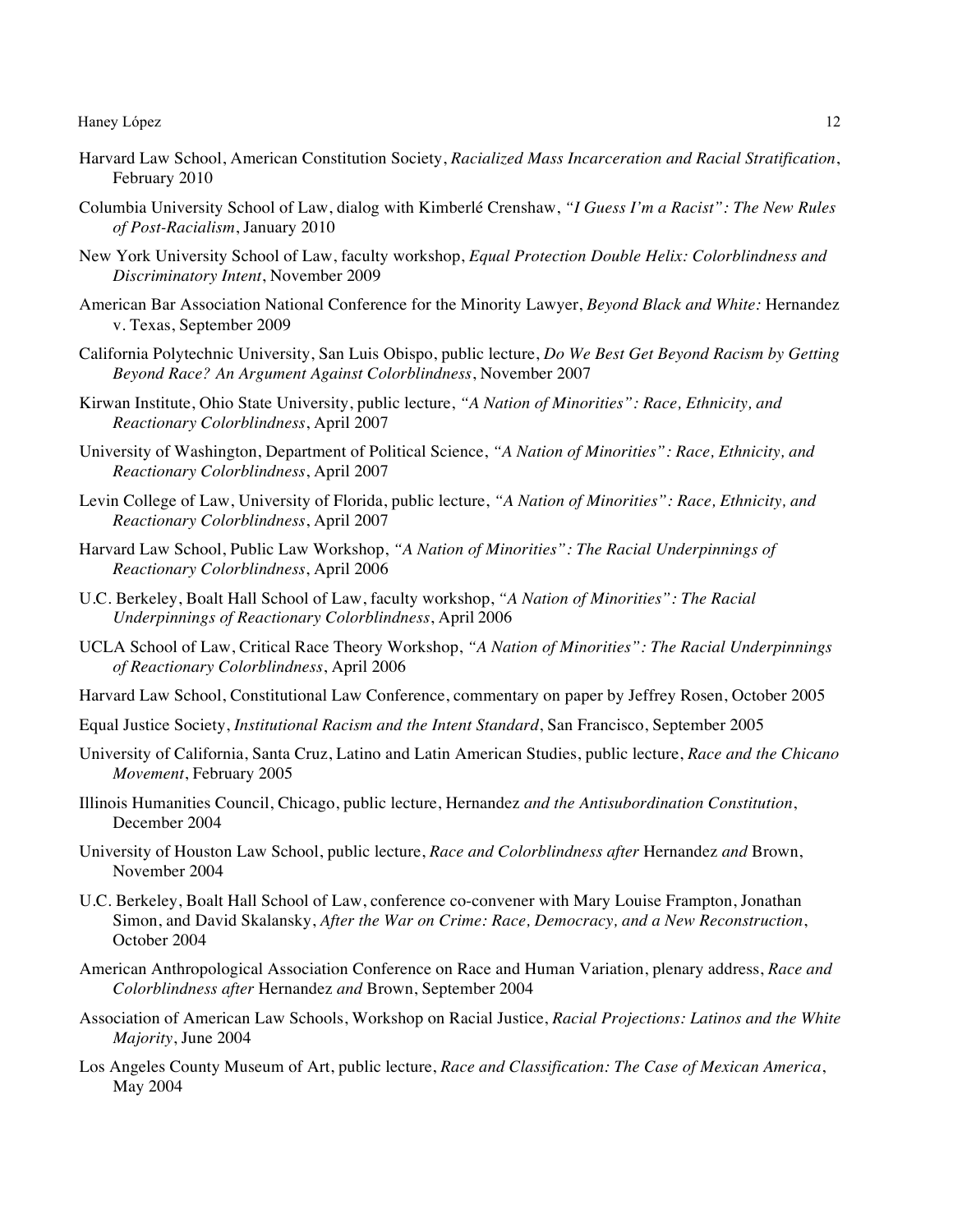- U.C. Berkeley, Boalt Hall School of Law, faculty workshop, Hernandez v. Texas *and the Other Whites*, April 2004
- U.C. Berkeley, Center for Latino Policy Research, workshop, *Racism on Trial: The Chicano Fight for Justice*, April 2004
- University of Texas, Austin, Law School, Hernandez v. Texas *and the Other Whites,* and Hernandez v. Texas*: What* Brown v. Board of Education *Should Have Said*, April 2004
- U.C. Berkeley, Center for the Study of Law and Society, workshop, *Racial Projections: How the Census Counts Latinos*, March 2004
- Law and Society Association Annual Meeting, author and respondent, *Author Meets Readers Panel: Racism on Trial: The Chicano Fight for Justice*, June 2003
- U.C. San Diego, Ethnic Studies Department, public lecture, *Racism on Trial: The Chicano Fight for Justice,*  May 2003
- University of Houston Law Center, public lecture, *Racism on Trial: The Chicano Fight for Justice*, April 2003
- University of Chicago Law School, *Reconsidering Blackness: When Race Theory Takes Latinos Seriously*, March 2003
- University of San Diego Law School, public lecture, *Racism on Trial: The Chicano Fight for Justice*, February 2003

Harvard Law School, Latino Law and Public Policy Conference, *Race and the Latino Community*, April 2002

Scripps College, public lecture, *Whiteness and Diversity*, Los Angeles, March 2002

- Stanford University Research Institute of Comparative Studies in Race and Ethnicity, *Inventing Chicanos: The Common Sense of Race and Racism*, November 2001
- University of Pennsylvania Law School, workshop, *Protest, Race, and Repression: Legal Violence and the Chicano Movement*, March 2001
- Annie E. Casey Foundation, Roundtables on Race, Ethnicity, Culture, Class and Power, discussion leader, *Brown and Black: Multiculturalism's Implications for Latinos and African Americans*, July and August 2000
- Asian American Law Faculty and Western Regional Law Teachers of Color, lecture, *Brown and Black: Multiculturalism's Implications for Latinos and African Americans*, May 2000
- Villanova Law School, public lecture, *Brown and Black: Multiculturalism's Implications for Latinos and African Americans*, April 2000
- Law and Society Association Annual Meeting, *Under Color of Law: Racial Identity and Legal Conflict in East Los Angeles*, May 1999
- Yale Law School, faculty workshop, *Race/Law: A New Institutionalist Approach to Racial Identity and Legal Conflict*, November 1998
- Harvard Law School, faculty workshop, *Race/Law: A New Institutionalist Approach to Racial Identity and Legal Conflict*, October 1998
- Fordham Law School, *Race/Law: A New Institutionalist Approach to Racial Identity and Legal Conflict*, October 1998
- Yale University Center for the Study of Race, Inequality, and Politics, *Race/Law: A New Institutionalist Approach to Racial Identity and Legal Conflict*, September 1998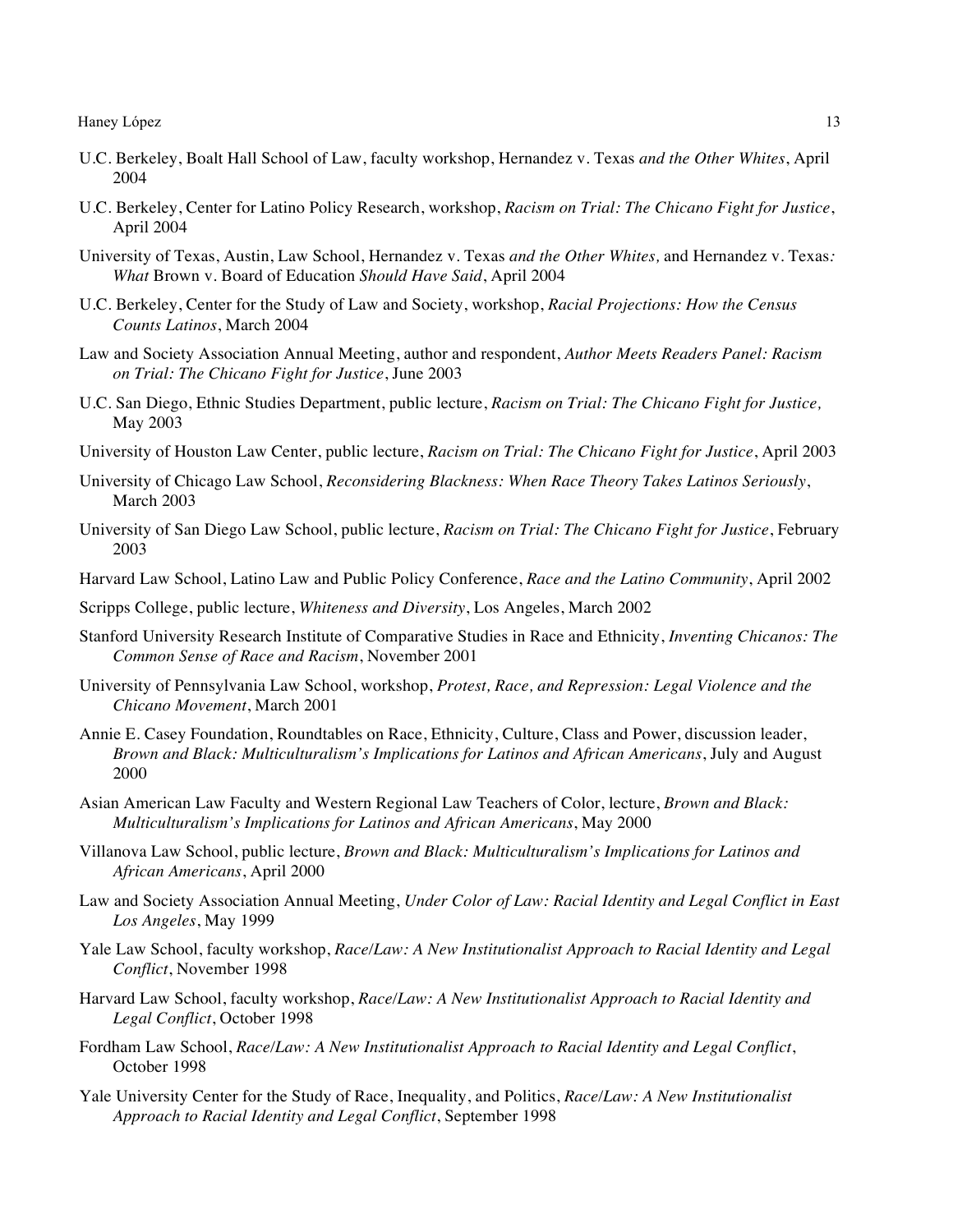- American Sociological Association Annual Meeting, *Race and Erasure: The Salience of Race*, August 1998
- University of Rochester Department of Political Science, lecture, *The Chicano Power Cases and the Interdependence of Race and Law in East Los Angeles*, May 1998
- University of Virginia School of Law, Contemporary Legal Theory Lecture Series, *Who's White and Why: Reconsidering the 'White Person' Prerequisite to US Naturalization*, March 1998
- First Annual LatCrit Conference, *Retaining Race: LatCrit Theory and Mexican-American Identity in* Hernandez v. Texas, May 1996
- U.C. Berkeley, Chicano/Latino Policy Project, *Racial Constructivism and Affirmative Action: Lessons of Latino Racial Ontology*, April 1996
- U.C. Berkeley, Boalt Hall School of Law, *Race, Constructivism, Epistemology*, February 1996
- Association of American Law Schools Conference (with Kimberlé Crenshaw), *Critical Race Theory*, January 1996
- U.C. Berkeley, Boalt Hall School of Law, faculty workshop, *The Legal Construction of Race*, February 1995
- University of Southern California Law School, faculty workshop, *The Legal Construction of Race*, January 1995
- Stanford Law School, faculty workshop, *The Legal Construction of Race*, January 1995
- Stanford Anthropology Department, *The "White Person" Prerequisite in the Law of Citizenship*, November 1994
- Critical Race Theory Workshop, *The "White Person" Prerequisite in the Law of Citizenship*, June 1994
- University of Wisconsin Law School, *The "White Person" Prerequisite in the Law of Citizenship*, April 1994

### RECENT SERVICE

#### Law School

Admissions Committee, member 12-13; chair, 13-15

Academic Placement Committee, chair, 14-15

Executive Committee of the Henderson Center for Social Justice, member, 12-16

Committee for the Promotion to Tenure of Assistant Professor Michelle Anderson, chair, Spring 14

Committee for the Mid-Career Evaluation of Clinical Assistant Professor Roxanna Altholz, chair, Spring 15

#### Campus

UC President's Postdoctoral Fellowship, selection committee, Spring 14, Spring 15

- Regents and Chancellors Scholarship, interviewer, Spring 14, Spring 15, and Spring 16
- University Ad Hoc Review Committee evaluating the proposed appointment with tenure of a professor in the Department of Political Science, chair, Spring 15
- University Ad Hoc Review Committee evaluating the proposed promotion to tenure of a professor the Law School, chair, Spring 16
- Demonstrations Committee, member, 15-16
- Racial Politics Project, Haas Institute for a Fair and Inclusive Society, director, Spring 16-